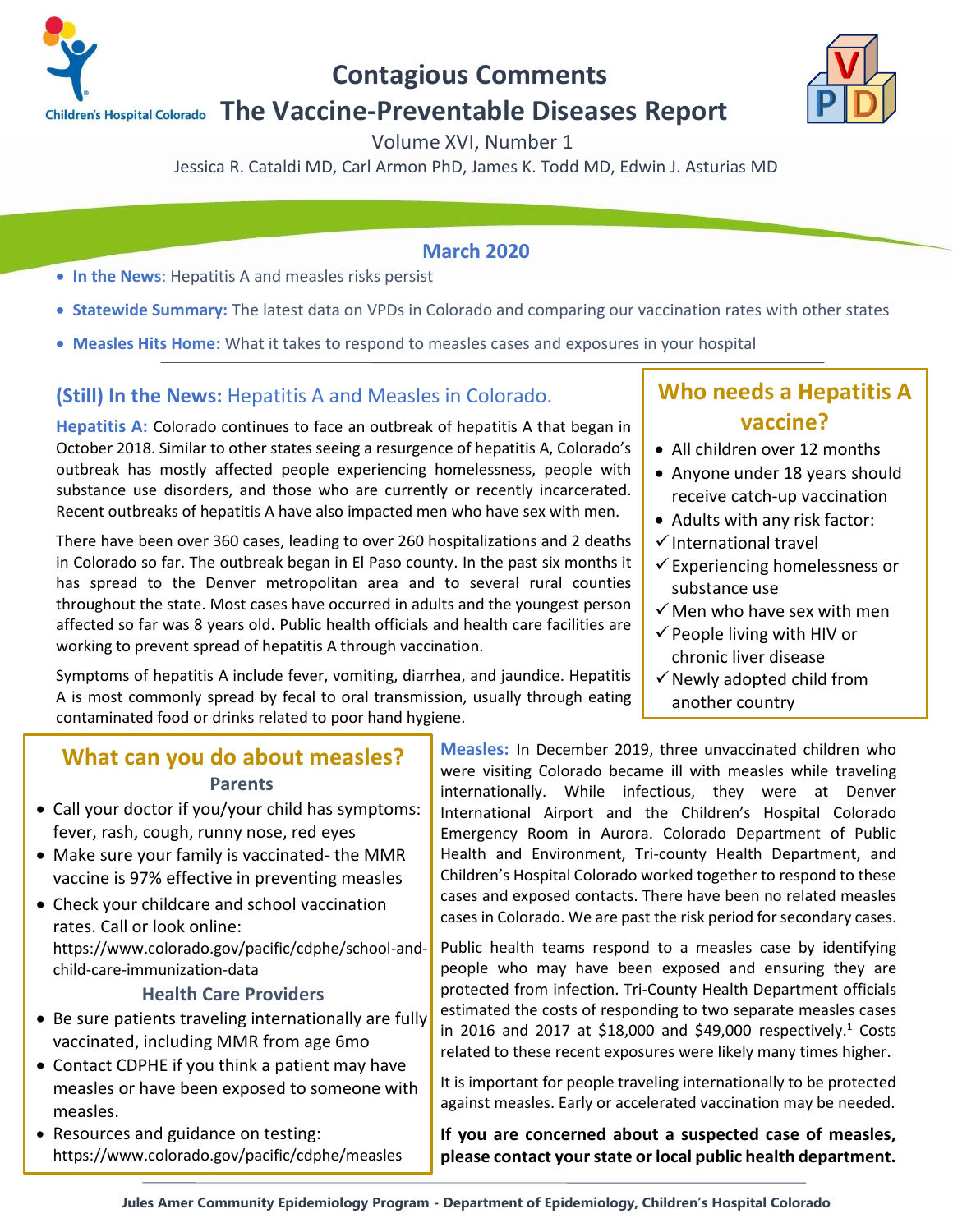

## **Statewide Summary:** *Vaccination rates continue to lag behind other states, including for MMR.*

In 2018 Kindergarten vaccination data collected by the Centers for Disease Control and Prevention, Colorado was last among US States for MMR vaccination at 87.4%.<sup>2</sup> MMR coverage at 87% is below the level needed to protect against outbreaks of measles ( $\degree$ 95%).<sup>3,4</sup> Colorado ranked second-to-last for DTaP vaccination at 90.3%.<sup>2</sup>

These low early kindergarten immunization rates impact the same young age group that experiences the highest burden of vaccine-preventable illness. In Colorado in 2018, most hospitalizations and over 40% of ED visits related to vaccine-preventable diseases occurred among infants and children under 5 (**Figure 1**).



## *Vaccine-preventable diseases caused over 10,000 hospitalizations and emergency department visits for Colorado children in 2018 and resulted in over \$59 million in health care charges*

|                      | Hospitalized | Rate per | Hospital     | <b>ED</b> | Rate per |                          | Total        |
|----------------------|--------------|----------|--------------|-----------|----------|--------------------------|--------------|
| Vaccine              | Cases        | 100,000  | Charges      | Cases     | 100,000  | <b>ED Charges</b>        | Charges      |
| Diphtheria*          |              |          |              | (1)       |          |                          |              |
| H. influenzae        | 2            | 0.1      | \$174,331    |           |          | $\overline{\phantom{a}}$ | \$174,331    |
| <b>Hepatitis A</b>   | 1            | 0.1      | \$9,000      |           |          |                          | \$9,000      |
| <b>Hepatitis B</b>   | 3            | 0.2      | \$293,587    | 7         | 0.5      | \$117,592                | \$411,179    |
| Influenza            | 524          | 36.9     | \$22,251,991 | 10,102    | 711.0    | \$27,379,813             | \$49,631,804 |
| Measles*             |              |          |              | (2)       |          |                          |              |
| <b>Mumps</b>         |              |          |              | 6         | 0.4      | \$17,553                 | \$17,553     |
| <b>Pertussis</b>     | 16           | 1.1      | \$591,708    | 51        | 3.6      | \$151,782                | \$743,490    |
| Pneumococcal disease | 51           | 3.6      | \$8,450,671  | 7         | 0.5      | \$77,691                 | \$8,528,362  |
| Polio*               |              |          |              | (4)       |          |                          |              |
| Rubella*             |              |          |              | (2)       |          |                          |              |
| Tetanus*             |              |          |              | (1)       |          |                          |              |
| Varicella            | 6            | 0.4      | \$100,849    | 96        | 6.8      | \$171,701                | \$272,550    |
| Total                | 603          | 42.4     | \$31,872,137 | 10,269    | 722.8    | \$27,916,132             | \$59,788,269 |

**Table 1:** Cases, rates, and charges for Colorado children 0-19 years of age with vaccine-preventable diseases, 2018.

**Table 1** shows hospitalizations and emergency department (ED) visits associated with a vaccine-preventable disease (VPD) in Colorado 2018 as well as the hospital-associated charges for these cases (Colorado Hospital Association data). Diagnoses of VPDs were identified using ICD-10 codes. Population estimates from the American Community Population Survey and the Colorado Health Institute were used to calculate incidence rates. \*Cases of diphtheria, measles, polio, rubella, and tetanus were reviewed due to diagnostic accuracy concerns. These diseases are reportable to public health and CHA data did not correlate with CDPHE reports. Noting methodologic limitations of using ICD-10 data, the number of cases reported is displayed, however associated charges have been removed so as not to inflate estimates of overall VPD-associated charges; these cases have been subtracted from totals.

Similar to prior years, influenza, pneumococcal disease and pertussis were the three most common reasons for hospitalization due to vaccine-preventable disease in Colorado children in 2018. The three most common reasons for ED visits due to a vaccine preventable disease were influenza, varicella, and pertussis.

The most common vaccine-preventable cause of hospitalization and ED visits was influenza, with 524 hospitalizations and over 10,000 ED visits in Colorado children in 2018. Total hospital charges and ED charges for vaccine-preventable diseases were over \$59 million, with over \$49 million due to influenza alone. The second most common vaccine-preventable cause of hospitalization was pneumococcal disease, with 51 hospitalizations and total hospital/ED charges of \$8.5 million.

**Jules Amer Community Epidemiology Program - Department of Epidemiology, Children's Hospital Colorado**